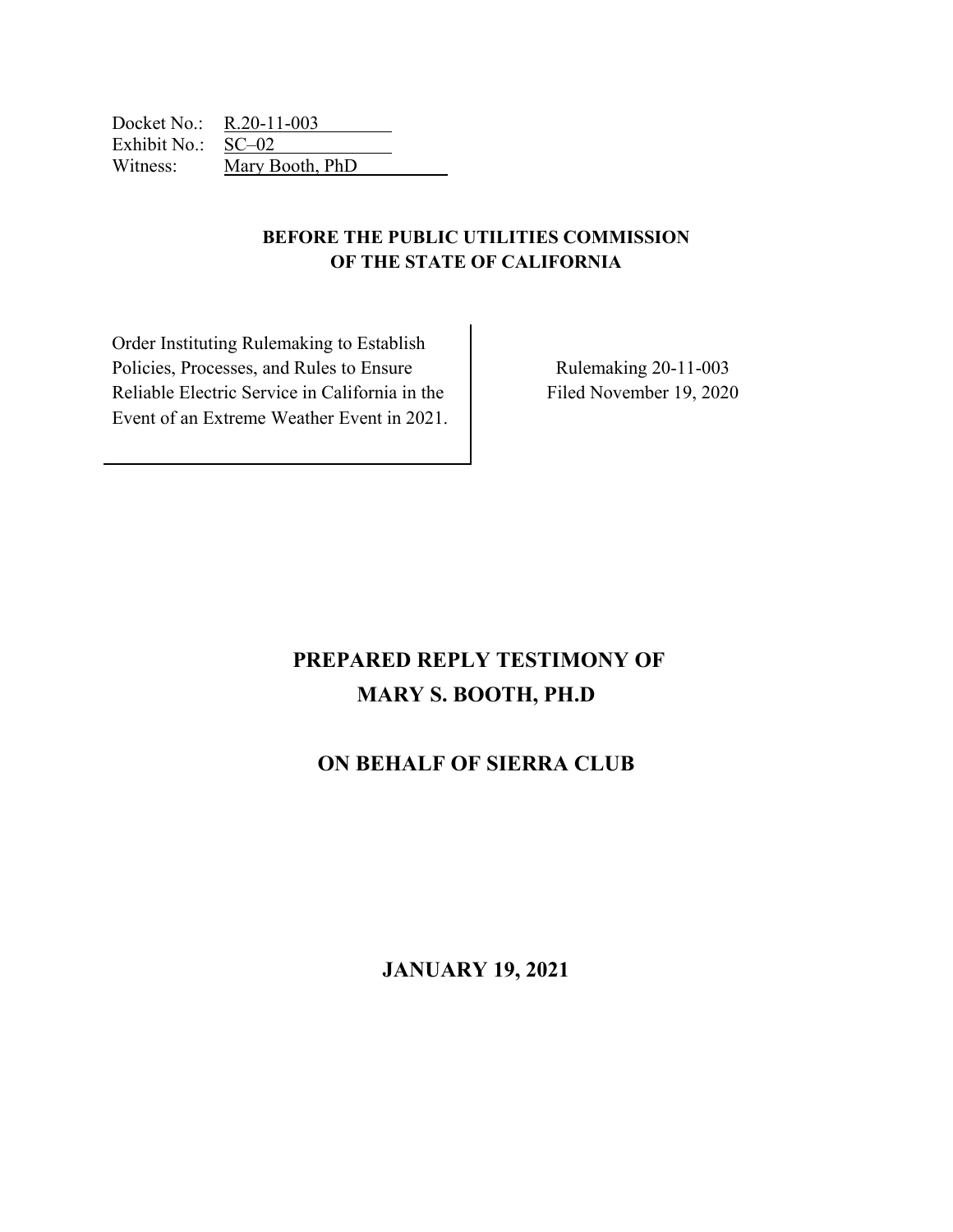# **TABLE OF CONTENTS**

| III. THE CLIMATE AND AIR QUALITY IMPACTS OF BIOMASS PLANTS ARE SO |  |
|-------------------------------------------------------------------|--|
| SEVERE THAT THE COMMISSION SHOULD NOT INCLUDE BIOMASS             |  |
|                                                                   |  |

# **LIST OF EXHIBITS**

| <b>Exhibit 2-A</b> |  |  |  | Mary S. Booth, PhD Resume |
|--------------------|--|--|--|---------------------------|
|--------------------|--|--|--|---------------------------|

**Exhibit 2-B** Trees, Trash, and Toxics: How Biomass Energy Has Become the New Coal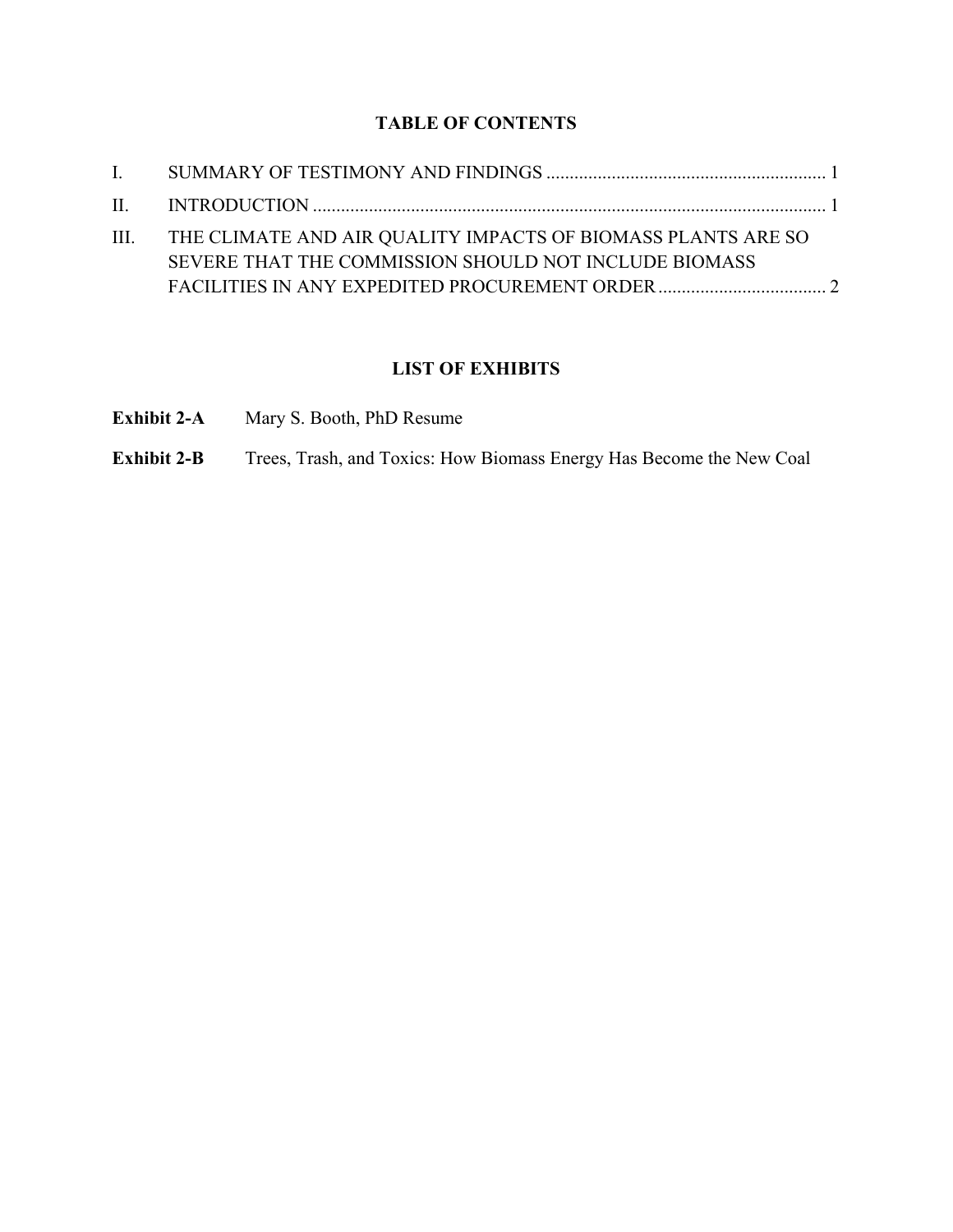| $\mathbf{1}$   | I. | SUMMARY OF TESTIMONY AND FINDINGS                                                          |
|----------------|----|--------------------------------------------------------------------------------------------|
| $\overline{2}$ | Q. | What are your main recommendations in this testimony?                                      |
| 3              | A. | Through this testimony, I recommend that the Commission provide no additional              |
| $\overline{4}$ |    | incentive or authorization for the procurement of biomass capacity from either existing or |
| 5              |    | new facilities.                                                                            |
| 6              | П. | <b>INTRODUCTION</b>                                                                        |
| 7              | Q. | Please state your name, occupation, and business address.                                  |
| 8              | A. | My name is Mary S. Booth, PhD. I am the Director of the Partnership for Policy Integrity   |
| 9              |    | ("PFPI"). My business address is 54 Arnold Rd, Pelham, MA 01002.                           |
| 10             | Q. | On whose behalf are you testifying?                                                        |
| 11             | A. | I am testifying on behalf of Sierra Club.                                                  |
| 12             | Q. | Please summarize your professional and educational background.                             |
| 13             | A. | I am an ecosystem scientist by training, and I lead PFPI, a nonprofit organization that    |
| 14             |    | uses science, legal action, and strategic communications to promote sound energy policy.   |
| 15             |    | Our organization focuses on science and advocacy work related to greenhouse gas, air       |
| 16             |    | pollutant, and forest impacts of biomass energy and has provided science and policy        |
| 17             |    | support to hundreds of activists, researchers, and policy makers across the US and EU.     |
| 18             |    | Prior to working at PFPI, I worked as a Senior Scientist at the Environmental Working      |
| 19             |    | Group on mapping and modeling pollution.                                                   |
| 20             |    | I have a doctoral degree in ecology from Utah State University, where I focused on         |
| 21             |    | biogeochemistry and plant ecophysiology. I have completed postdoctoral fellowships at      |
| 22             |    | the Ecosystems Center of the Woods Hole Biological Laboratory and at the Earth             |
| 23             |    | Institute at Columbia University. A full resume is attached as Exhibit 2-A.                |
| 24             | Q. | Could you please explain your level of familiarity with biomass power plants?              |
| 25             | A. | Yes, I am very familiar with biomass power plants through my work at PFPI. I am deeply     |
| 26             |    | involved in biomass energy issues, including air pollution, climate, and forest impacts. I |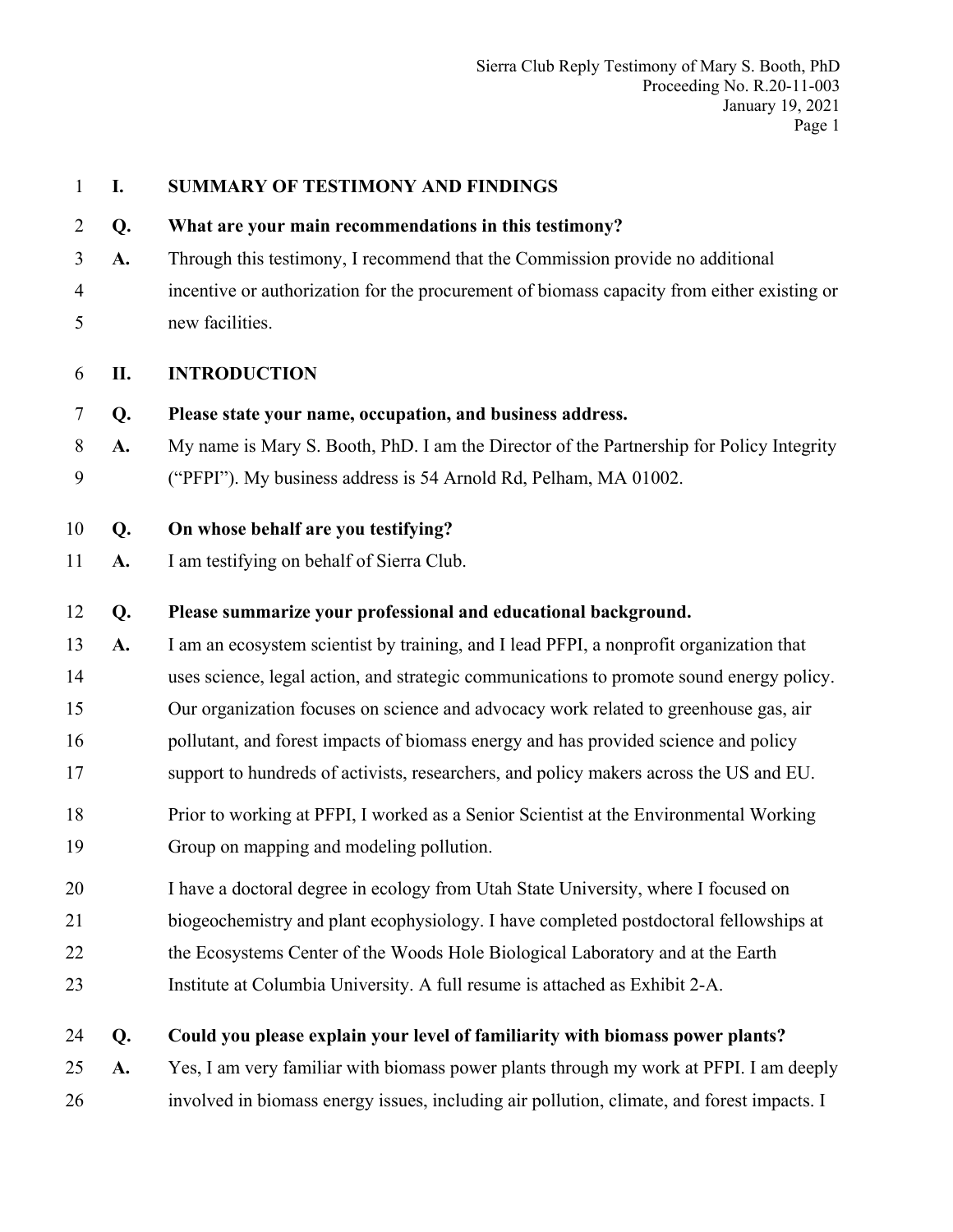1 have researched biomass impacts for 12 years and have drafted multiple reports relating 2 to biomass facilities in the United States and in Europe. Most recently, I completed an 3 analysis of how biomass sustainability rules in the European Union fall short of the 4 protections needed for forests and the climate.

## 5 **Q. Are you familiar with biomass facilities in California?**

- 6 **A.** Yes, I am familiar with biomass facilities in California, particularly through investigating 7 incentives for biomass plants through California's Bioenergy Market Adjusting Tariff 8 (BioMAT) as administered through the Commission's Renewable Portfolio Standard 9 ("RPS") proceeding. I have consulted with the Sierra Club and the Center for Biological 10 Diversity in relation to that proceeding and have contributed my expertise in reviewing
- 11 and improving the BioMAT program.

## 12 **Q. Have you ever testified before a Public Utilities Commission?**

13 **A.** No.

## 14 **Q. What is the purpose of your testimony?**

- 15 **A.** In this testimony, I outline the climate, public health, and air quality impacts that biomass 16 facilities produce. In particular, I explain why the environmental and public health
- 17 impacts from biomass plants far outweigh the potential benefits in further contracting
- 18 with biomass facilities in preventing future grid emergencies due to extreme weather.

#### 19 **III. THE CLIMATE AND AIR QUALITY IMPACTS OF BIOMASS PLANTS ARE**  20 **SO SEVERE THAT THE COMMISSION SHOULD NOT INCLUDE BIOMASS**  21 **FACILITIES IN ANY EXPEDITED PROCUREMENT ORDER**

## 22 **Biomass Facility Emissions**

- 23 **Q. Please briefly describe the types of criteria pollutant emissions that biomass**  24 **facilities generate.**
- 25 **A.** Biomass facilities have extremely high emissions factors, meaning that they emit
- 26 enormous amounts of pollutants per megawatt-hour of generation. Even the cleanest
- 27 biomass plant can emit over 150% the nitrogen oxides, over 600% the volatile organic
- 28 compounds, over 190% the particulate matter, and over 125% the carbon monoxide of a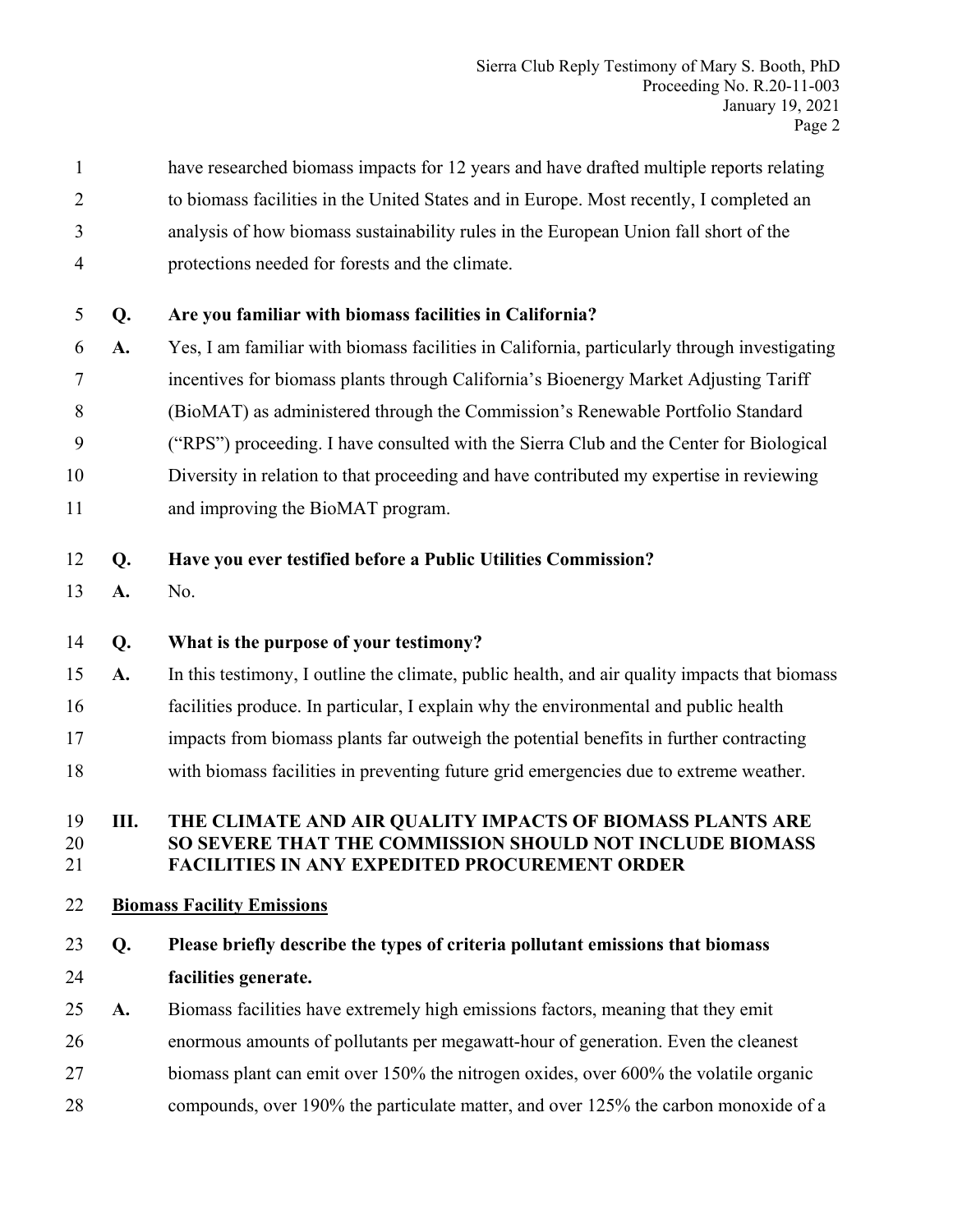coal plant per megawatt-hour.<sup>1</sup> Emissions from a biomass plant can exceed those from a 2 hatter natural gas fired power plant "by more than  $800\%$  for every major pollutant." <sup>2</sup> This is in 3 part due to the fact that biomass fuels are relatively carbon-rich but not energy-rich 4 compared to fossil fuels.<sup>3</sup> Additionally, biomass plants tend to be much less efficient than 5 gas and coal-fired plants, in part because biomass fuels tend to have far more water 6 content to burn off to produce "useful" energy. $4$ 

|                       | Fuel $CO2$ emissions  | Facility   | <b>MMBtu required to Lb CO<sub>2</sub></b> emitted |         |
|-----------------------|-----------------------|------------|----------------------------------------------------|---------|
| <b>Technology</b>     | (Ib/MMBtu heat input) | efficiency | produce one MWh                                    | per MWh |
| Gas combined cycle    | 117.1                 | 45%        | 7.54                                               | 883     |
| Gas steam turbine     | 117.I                 | 33%        | 10.40                                              | 1,218   |
| Coal steam turbine    | 206                   | 34%        | 10.15                                              | 2,086   |
| Biomass steam turbine | 213                   | 24%        | 14.22                                              | 3,029   |

#### **Figure 1: Biomass power plants emit more**  $CO<sub>2</sub>$  **than coal or gas plants.**<sup>5</sup>

8

# 9 **Q. Are those numbers representative of California biomass plants?**  10 **A.** Most of my biomass research to date has included many facilities in the Eastern United 11 States. Because emissions control requirements for biomass and gas plant facilities in 12 California are unique, I would highlight the recent emissions factors considered by the 13 Commission in the Integrated Resource Planning ("IRP") proceeding. There, 14 Commission staff recently improved on previous iterations of criteria emissions modeling 15 by including biomass facilities in its analysis.<sup>6</sup> Commission staff cited that Biomass have 16 high total emissions due to high emissions factors for nitrogen oxides, fine particulate

 $\overline{a}$ <sup>1</sup> Mary S. Booth, *Trees, Trash, and Toxics: How Biomass Energy Has Become the New Coal, Partnership* for Policy Integrity, at 5 (Apr. 2, 2014) [hereinafter "Biomass is the New Coal"] (attached as Exhibit 2- B).

 $\frac{2}{3}$ *Id.* at 16.

<sup>&</sup>lt;sup>4</sup> Typical moisture content for green wood chips, a very common fuel for bioenergy facilities, is around 45%, meaning by weight, the fuel is almost one-half water.

<sup>5</sup> Biomass is the New Coal at 16.

<sup>6</sup> Energy Division, Updated Criteria Pollutant Analysis at Slide 3 (Feb. 20, 2020), *available at* https://www.cpuc.ca.gov/General.aspx?id=6442459770 [hereinafter "Updated Criteria Pollutant Analysis"].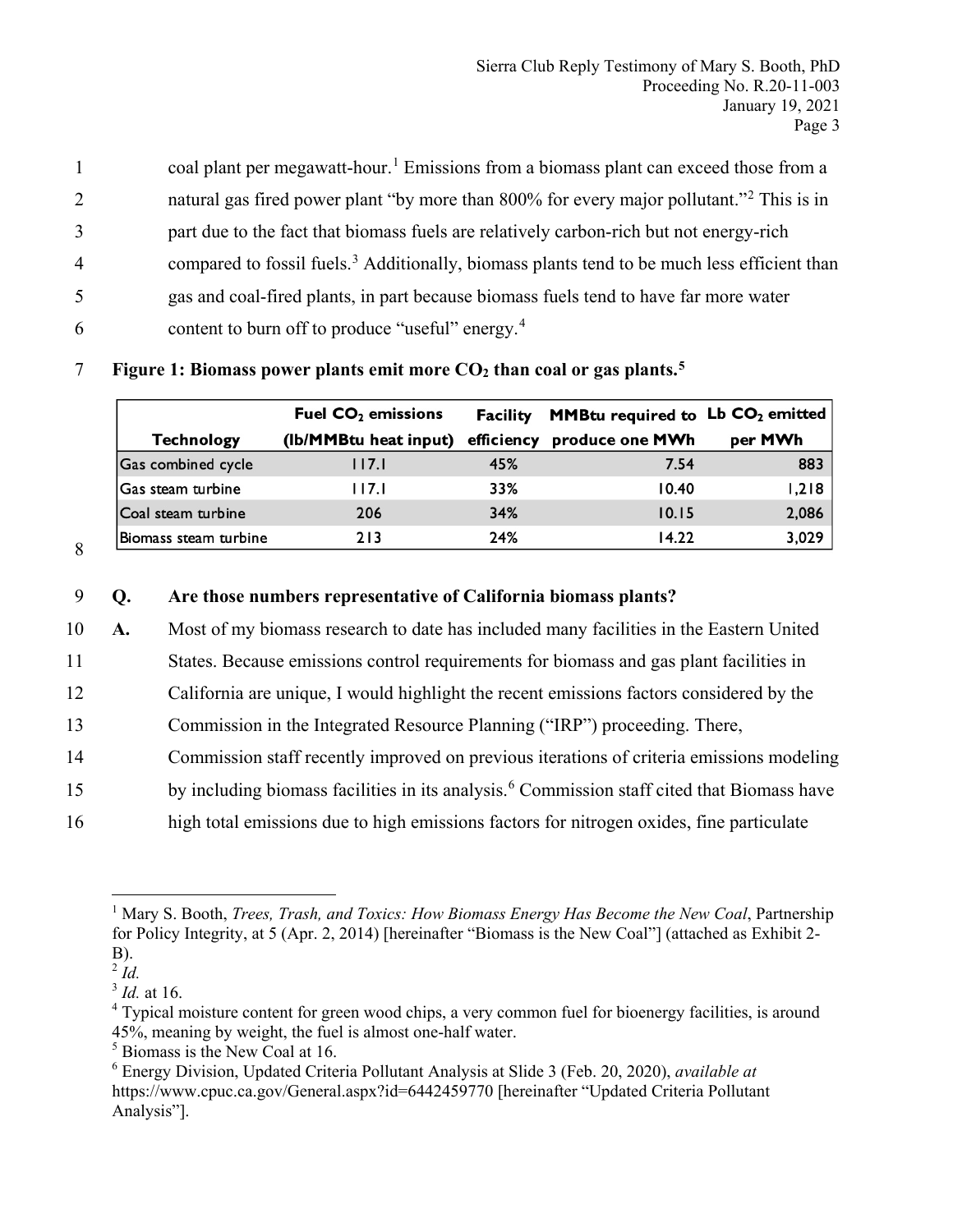- matter, and sulfur oxides.<sup>7</sup> The table below shows the modeled emissions factors for each
- resource type modeled in the Commission's Updated Criteria Pollutant Analysis.<sup>8</sup> 2

## 3 **Figure 2: Modeled emissions factors, lbs/MWh, by resource type from CPUC Updated**

**Criteria Pollutant Analysis9** 4



5

# 6 **Q. How do these California-specific biomass emissions compare to California's gas-**7 **fired power plants?**

8 **A.** Among all the resource types considered in the Updated Criteria Pollutant analysis,

- 9 biomass facilities have the highest emissions factors for NOx and fine particulate matter,
- 10 and the second highest emissions factor for  $SO<sub>2</sub>$  (behind biogas).<sup>10</sup> Comparing the
- 11 average biomass facility's emissions factors against the average California combustion
- 12 turbine gas plant, a biomass facility would produce nearly 13 times the NOx emissions,

<sup>9</sup> *Id.* 

 $\overline{a}$ 

<sup>10</sup> *Id.*

<sup>7</sup> *Id.* at Slides 6-7.

<sup>8</sup> *Id.* at Slide 7.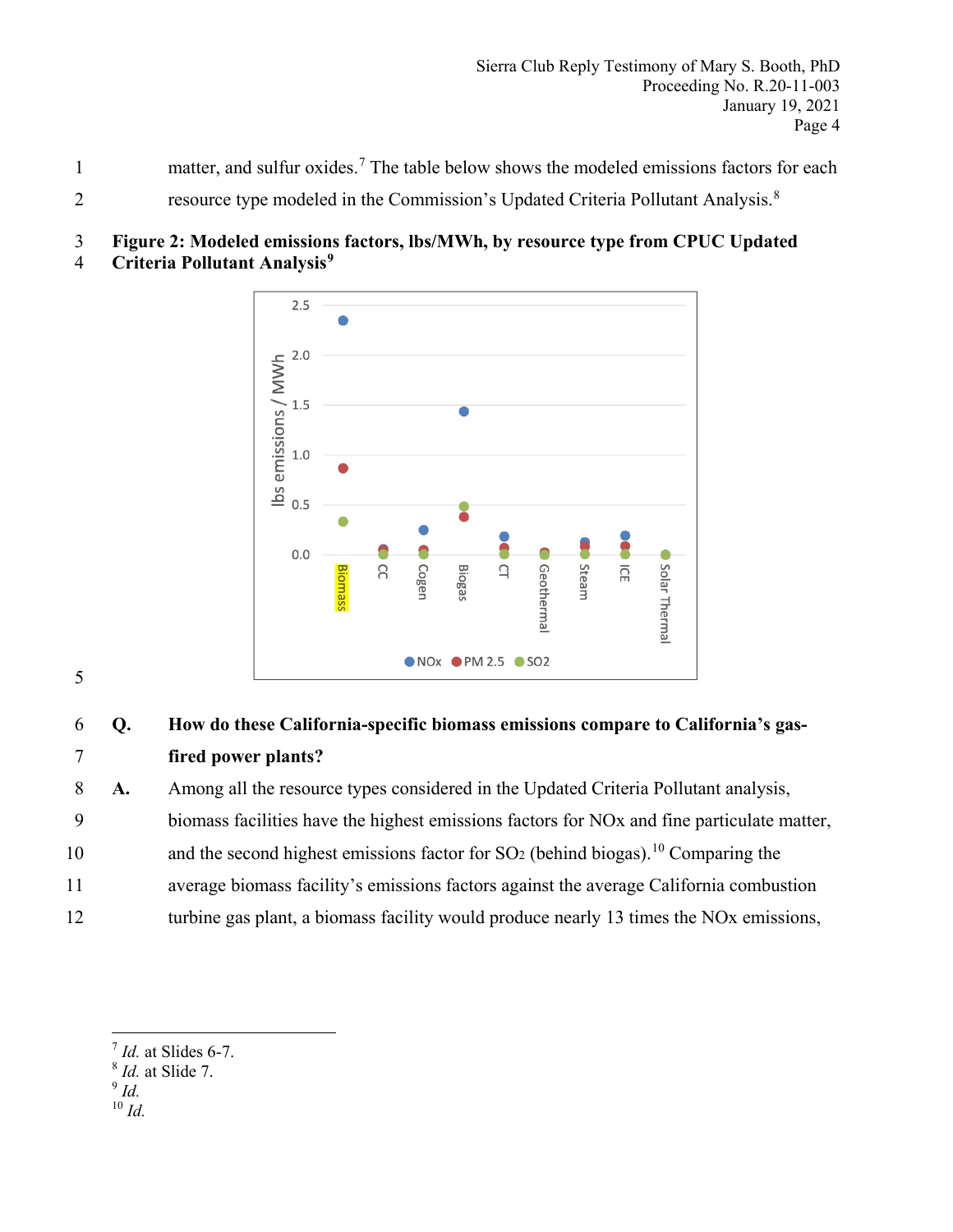1 just over 12 times the PM<sub>2.5</sub> emissions, and over 49 times the  $SO<sub>2</sub>$  emissions that the gas 2 plant would produce for the same quantity of energy generation.<sup>11</sup>

#### 3 **Q. Please describe the greenhouse gas emissions from biomass power plants.**

4 **A.** Biomass power plants generate enormous quantities of greenhouse gas emissions. On 5 average, a plant burning wood chips will emit nearly 50 percent more carbon dioxide per 6 megawatt-hour of electricity than a coal plant.<sup>12</sup> It is possible that some of these 7 emissions can theoretically be offset by regrowth of trees, or, if fuel is sourced from  $8$  forestry residues that would have decomposed and emitted  $CO<sub>2</sub>$ , the emissions can be 9 treated as if they would have occurred "anyway." However, there are numerous scientific 10 studies that show that cumulative  $CO<sub>2</sub>$  emissions from a biomass plant can exceed 11 emissions from a fossil fuel-burning plant for several decades.<sup>13</sup> This extra  $CO<sub>2</sub>$  warms 12 the atmosphere just as effectively as  $CO<sub>2</sub>$  derived from burning fossil fuels.

## 13 **Q. Are there any other types of emissions from biomass power plants?**

14 **A.** Yes, in addition to greenhouse gases and criteria pollutants, biomass facilities emit 15 hazardous materials, including dioxins, lead, arsenic, mercury, and even emerging

16 contaminants like phthalates.<sup>14</sup> All of these are dangerous to human health.

 $\overline{a}$ <sup>11</sup> Using the emissions factors used by the Commission to in its Updated Criteria Pollutant Analysis (*see* slide 17), the biomass emissions factor divided by the combustion turbine emissions factor result in the following calculations: Biomass average NOx emissions factor (2.3482 lbs/MWh) divided by CT average NOx emissions factor (0.1835 lbs/MWh) yields 12.797 times the NOx emissions. Biomass average  $PM_{25}$ emissions factor (0.8684 lbs/MWh) divided by CT average  $PM_2$  semissions factor (0.0701 lbs/MWh) yields 12.388 times the PM<sub>2.5</sub> emissions. Biomass average SO<sub>2</sub> factor (0.3340 lbs/MWh) divided by CT average  $SO_2$  factor (0.0068 lbs/MWh) yields 49.118 times the  $SO_2$  emissions.

 $12$  Biomass is the New Coal at 5.

<sup>13</sup> *See* Tara W. Hudiburg et al., *Regional carbon dioxide implications of forest bioenergy production*, Vol. 1 Nature Climate Change 419 (2011), *available* at http://dx.doi.org/10.1038/nclimate1264; Jérôme Laganière et al., *Range and uncertainties in estimating delays in greenhouse gas mitigation potential of forest bioenergy sourced from Canadian forests*, Vol. 9 GCB Bioenergy 358 (2017), *available at*  http://dx.doi.org/10.1111/gcbb.12327; Dominick A DellaSala and M. Koopman, *Thinning Combined With Biomass Energy Production May Increase, Rather Than Reduce, Greenhouse Gas Emissions*, Geos Institute (2015), *available at* 

http://www.energyjustice.net/files/biomass/library/biomass thinning study.pdf .

 $14$  Biomass is the New Coal at 6.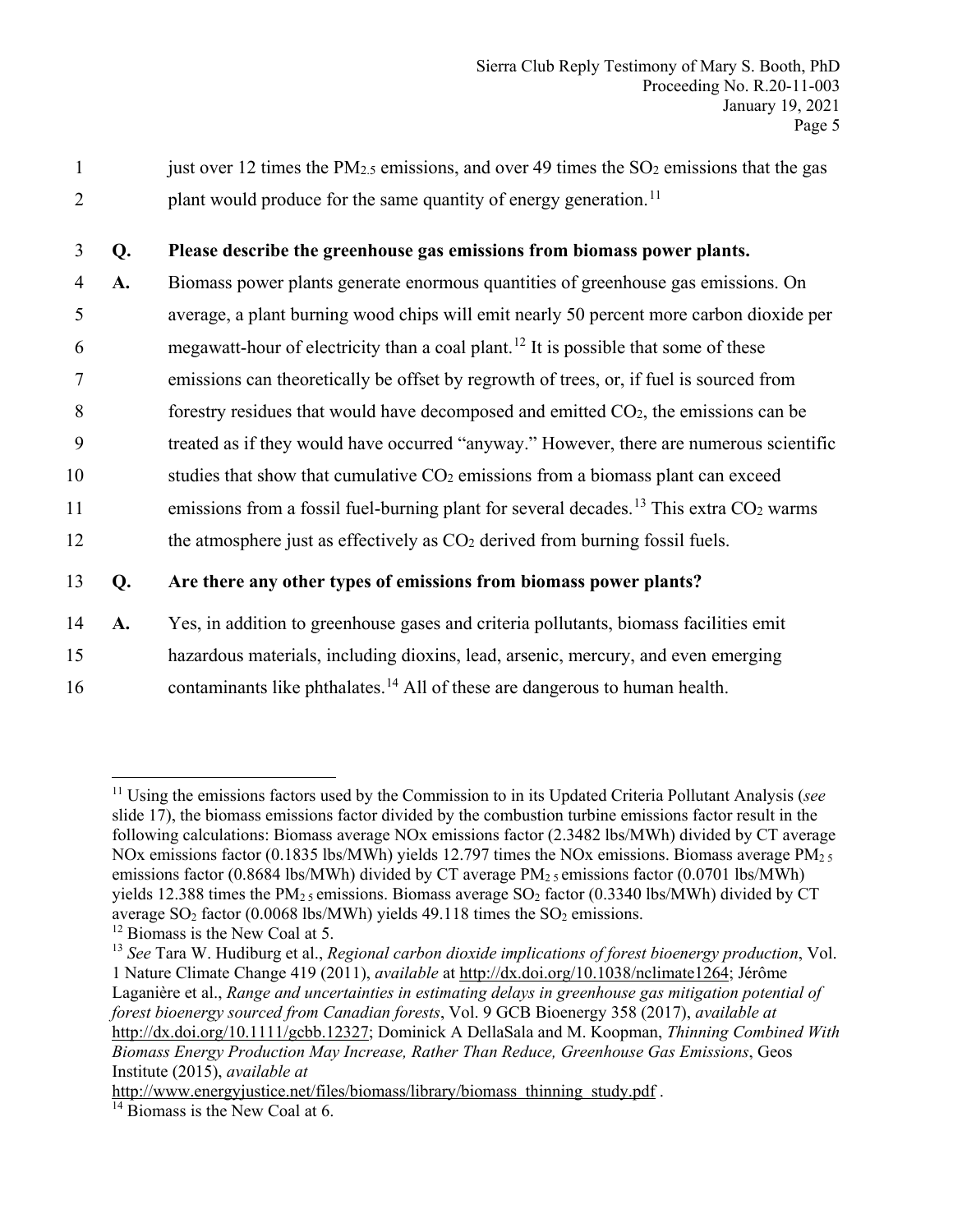## 1 **Biomass Facilities in the Context of California's Climate and Air Quality Targets**

| $\overline{2}$ | Q. | Are you familiar with California's greenhouse gas reduction targets?                            |
|----------------|----|-------------------------------------------------------------------------------------------------|
| 3              | A. | Yes, I am familiar with California's greenhouse gas laws for the electric sector, including     |
| $\overline{4}$ |    | SB 350. SB 350 set greenhouse gas reduction goals of reducing GHG emissions to 40               |
| 5              |    | percent below 1990 levels by 2030 and to 80 percent below 1990 levels by 2050. <sup>15</sup> In |
| 6              |    | addition, I am familiar with the target to obtain carbon neutrality by 2045. <sup>16</sup>      |
| $\tau$         | Q. | Are you familiar with California's long-term criteria pollutant reduction target?               |
| 8              | A. | Yes. In addition to setting greenhouse gas reduction targets, SB 350 also established a         |
| 9              |    | requirement to minimize localized air pollutants and other greenhouse gas emissions,            |
| 10             |    | with early priority for disadvantaged communities. <sup>17</sup>                                |
| 11             | Q. | In your opinion, would increased procurement of capacity from biomass facilities                |
| 12             |    | reduce criteria pollutant emissions within the state?                                           |
| 13             | A. | No, additional biomass procurement would likely increase, not decrease, localized air           |
| 14             |    | pollutants because biomass facilities emit more criteria pollutants per megawatt-hour of        |
| 15             |    | energy generation than any other utility-scale resource.                                        |
| 16             | Q. | Do you have any recommendations on how to reduce localized air pollutants from                  |
| 17             |    | the electric sector in order to comply with SB 350's requirement?                               |
| 18             | A. | Yes, I recommend that the Commission decrease its reliance on biomass facilities to             |
| 19             |    | provide electricity. The most straightforward way to reduce localized air pollutants from       |
| 20             |    | the electric sector is to run biomass facilities less often. Alternatively, California could    |
| 21             |    | require better emissions control technologies on biomass facilities, but I do not believe       |
| 22             |    | the Commission has jurisdiction over energy facility emissions controls, and in any case,       |
| 23             |    | additional emissions controls could have less effect than running the facilities less often.    |

<sup>&</sup>lt;sup>15</sup> Pub. Util. Code § 454.52(a)(1)(A) (directing the CPUC to set a process for each load-serving entity to file an integrated resource plan that will achieve "the economywide greenhouse gas emissions reductions of 40 percent from 1990 levels by 2030.").

<sup>16</sup> Executive Order B-55-18, *available at* https://www.ca.gov/archive/gov39/wpcontent/uploads/2018/09/9.10.18-Executive-Order.pdf.

<sup>&</sup>lt;sup>17</sup> Pub. Util. Code § 454.52(a)(1)(I) (requiring that load-serving entities must "minimize localized air pollutants and other greenhouse gas emissions, with early priority on disadvantaged communities").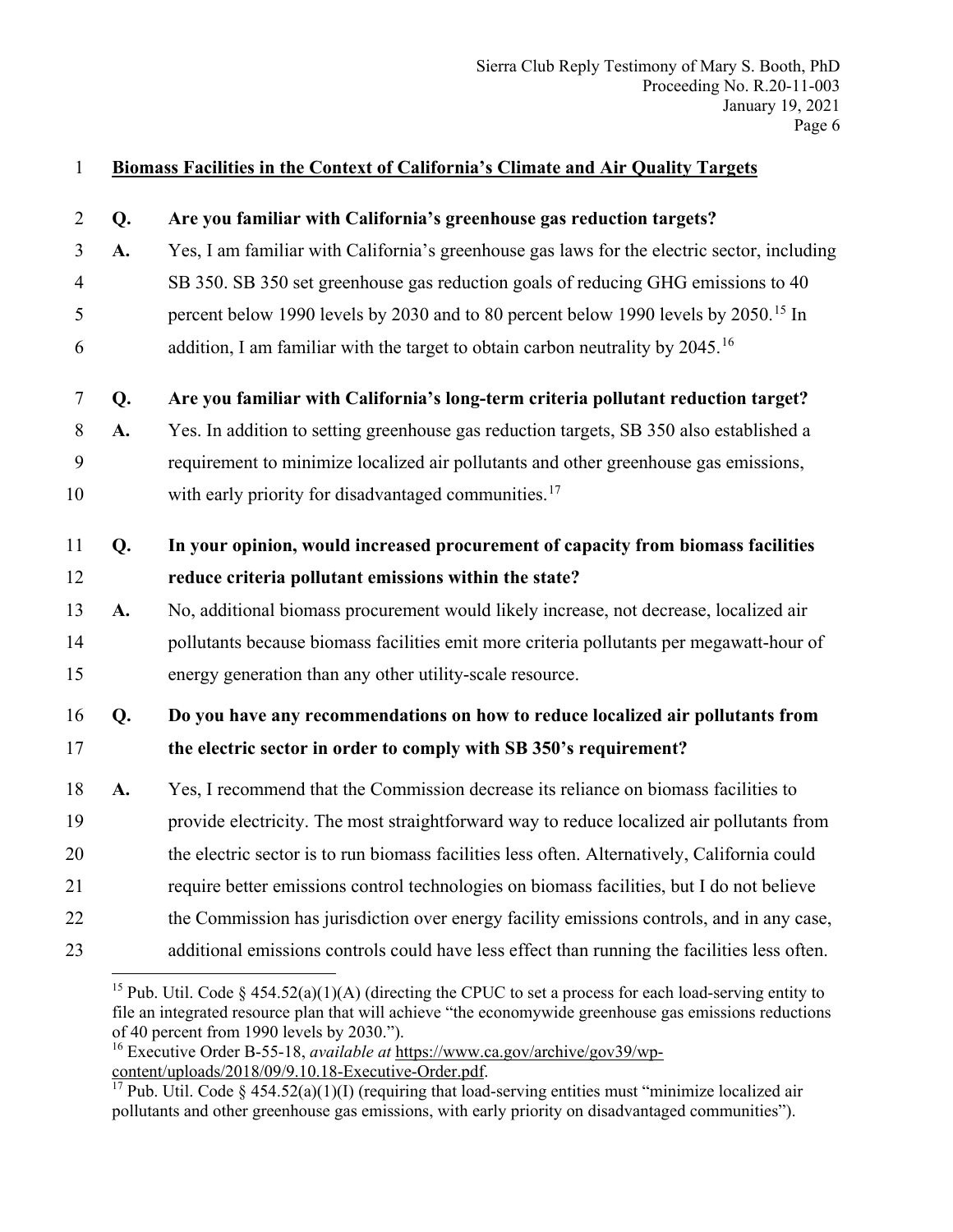1 In addition to jurisdictional problems, the Clean Air Act and lax regulation by state 2 permitting agencies allow biomass facilities to emit far more than other resources do. The 3 Commission should not plan for new biomass air emissions regulations to decrease air 4 pollutants from biomass facilities. If the Commission wants to decrease localized air 5 pollutants, the most direct way to do that is to decrease—rather than increase—the 6 procurement of biomass-fired energy.

**Q. In opening testimony, California Biomass Energy Alliance ("CBEA") stated that "California state policy strongly favors the production of biomass energy in order to assist with the solution of a variety of environment[al] problems, including assisting in efforts to reduce the risks of wildfires in California's forests, reducing the open burning of agricultural and forestry residues, and reducing the landfill disposal of organic wastes . . . . [T]he multitude of ancillary benefits that biomass provides deserve to be taken into account in judging whether to pursue the option of returning some of the state's idle biomass generators to service."18** 14 **Do you agree with this statement?**

16 **A.** No.

17 **Q. Why not?** 

18 **A.** State policy favoring biomass energy is limited and under review. For example, the 19 Commission manages the BioMAT program, which is a specific procurement mandate to 20 provide procurement contracts for a small number of biomass facilities. In 2018, the 21 Commission produced a report on the program due to the very small number of facilities 22 participating in the program.<sup>19</sup> The report noted that the costs of procuring biomass 23 energy remain high compared to other resources, including \$187.72/MWh for dairy and 24 other agriculture BioMAT projects and \$199.72/MWh for "sustainable forest" BioMAT

<sup>&</sup>lt;sup>18</sup> CBEA Opening Testimony on Emergency Capacity Procurement at  $3:4-11$  (Jan. 11, 2021).

<sup>&</sup>lt;sup>19</sup> Cal. P.U.C., Draft BioMAT Program Review and Staff Proposal, at 7-8 (Oct. 30, 2018), *available at* https://www.cpuc.ca.gov/sb 1122/ (noting that less than five unaffiliated applicants are in the statewide queue for each BioMAT category and only 22 contracts signed for 33 MW of capacity, or 13% of the 250 MW BioMAT procurement goal).